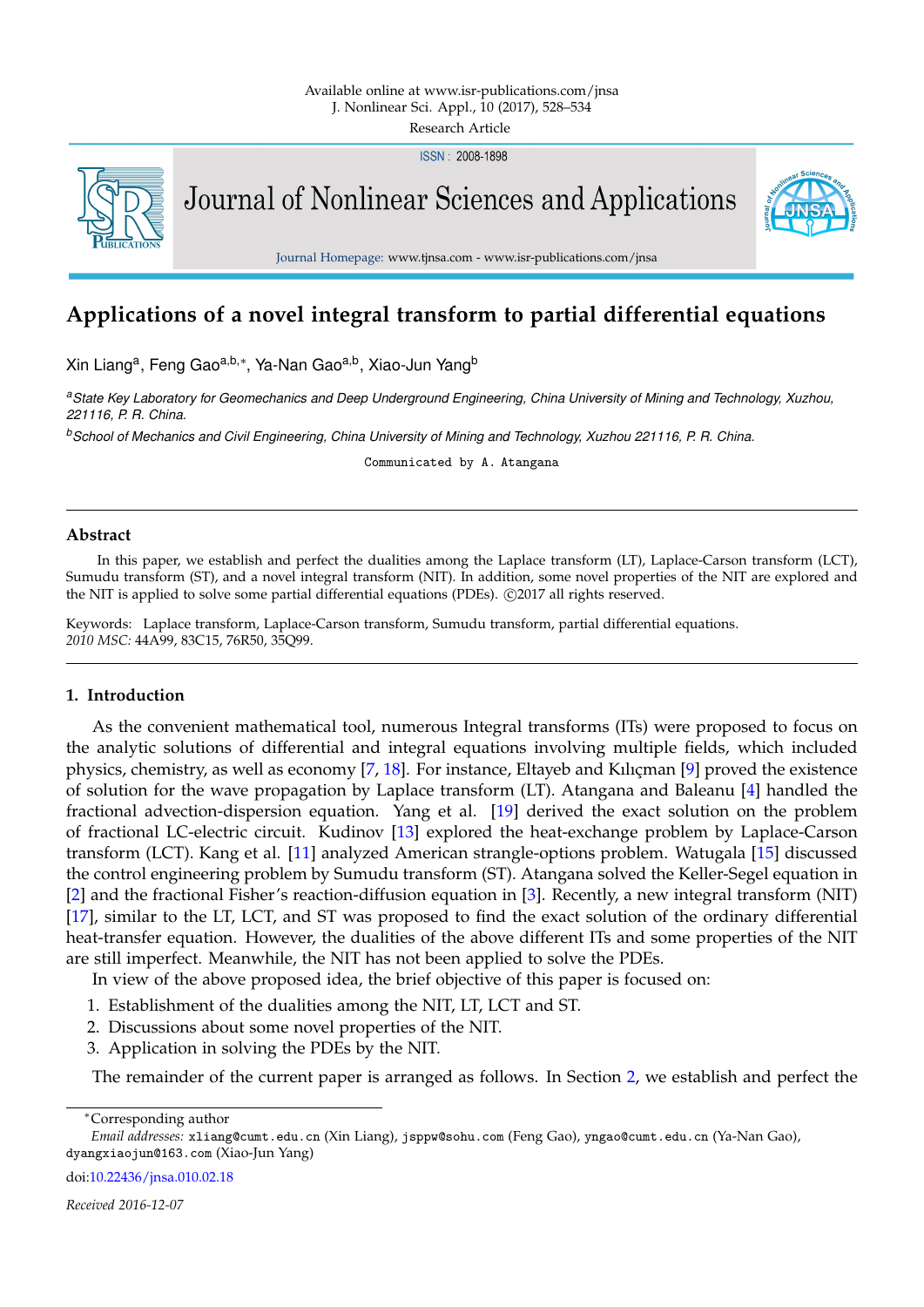dualities among the LT, LT, LCT, ST, and NIT, as well as develop a few novel properties of the NIT. In Section [3,](#page-3-0) we solve some PDEs by the NIT. Finally, in Section [4,](#page-5-3) the outcomes are summarized.

# <span id="page-1-0"></span>**2. The NIT (new integral transform)**

# *2.1. Definitions and dualities*

Firstly, the definitions of the NIT, LT, LCT, and ST are reviewed as follows.

<span id="page-1-6"></span>**Definition 2.1** ([\[17\]](#page-6-7)). The NIT of the real function  $\omega(\lambda)$ ,  $\lambda > 0$ , is defined by

<span id="page-1-2"></span>
$$
\Omega(\gamma) = N_{\mathrm{I}}\left[\omega\left(\lambda\right)\right] = \frac{1}{\gamma} \int_{0}^{\infty} \omega\left(\lambda\right) e^{-\gamma\lambda} d\lambda, \gamma > 0,
$$

where  $N_I$  is the NIT operator.

<span id="page-1-4"></span>**Definition 2.2** ([\[5\]](#page-5-4)). The LT of the real function  $\omega(\lambda)$ ,  $\lambda > 0$ , is defined by

$$
F(\gamma) = L [\omega (\lambda)] = \int_0^\infty \omega (\lambda) e^{-\gamma \lambda} d\lambda, \gamma > 0,
$$

where L is the LT operator.

<span id="page-1-5"></span>**Definition 2.3** ([\[8\]](#page-6-8)). The LCT of the real function  $\omega(\lambda)$ ,  $\lambda > 0$ , is defined by

$$
L_{c}(\gamma) = C [\omega (\lambda)] = \gamma \int_{0}^{\infty} \omega (\lambda) e^{-\gamma \lambda} d\lambda, \gamma > 0,
$$

where C is the LCT operator.

<span id="page-1-3"></span>**Definition 2.4** ([\[1\]](#page-5-5)). The ST of the real function  $\omega(\lambda)$ ,  $\lambda > 0$ , is defined as

$$
\Psi(\gamma) = S[\omega(\lambda)] = \frac{1}{\gamma} \int_0^\infty \omega(\lambda) e^{-\frac{1}{\gamma}\lambda} d\lambda, \gamma > 0,
$$

where S is the ST operator.

Comparisons of the above different ITs in their definitions display that much deeper connections occur among them. Belgacem et al. [\[6\]](#page-6-9) had analyzed the duality between LT and ST in detail. Here, depending on the definitions of the different ITs, we prove and perfect the dualities among the LT, LCT, ST and NIT. The dualities are demonstrated in Figure [1.](#page-1-1)



<span id="page-1-1"></span>Figure 1: The duality relation graph among the LT, LCT, ST and NIT.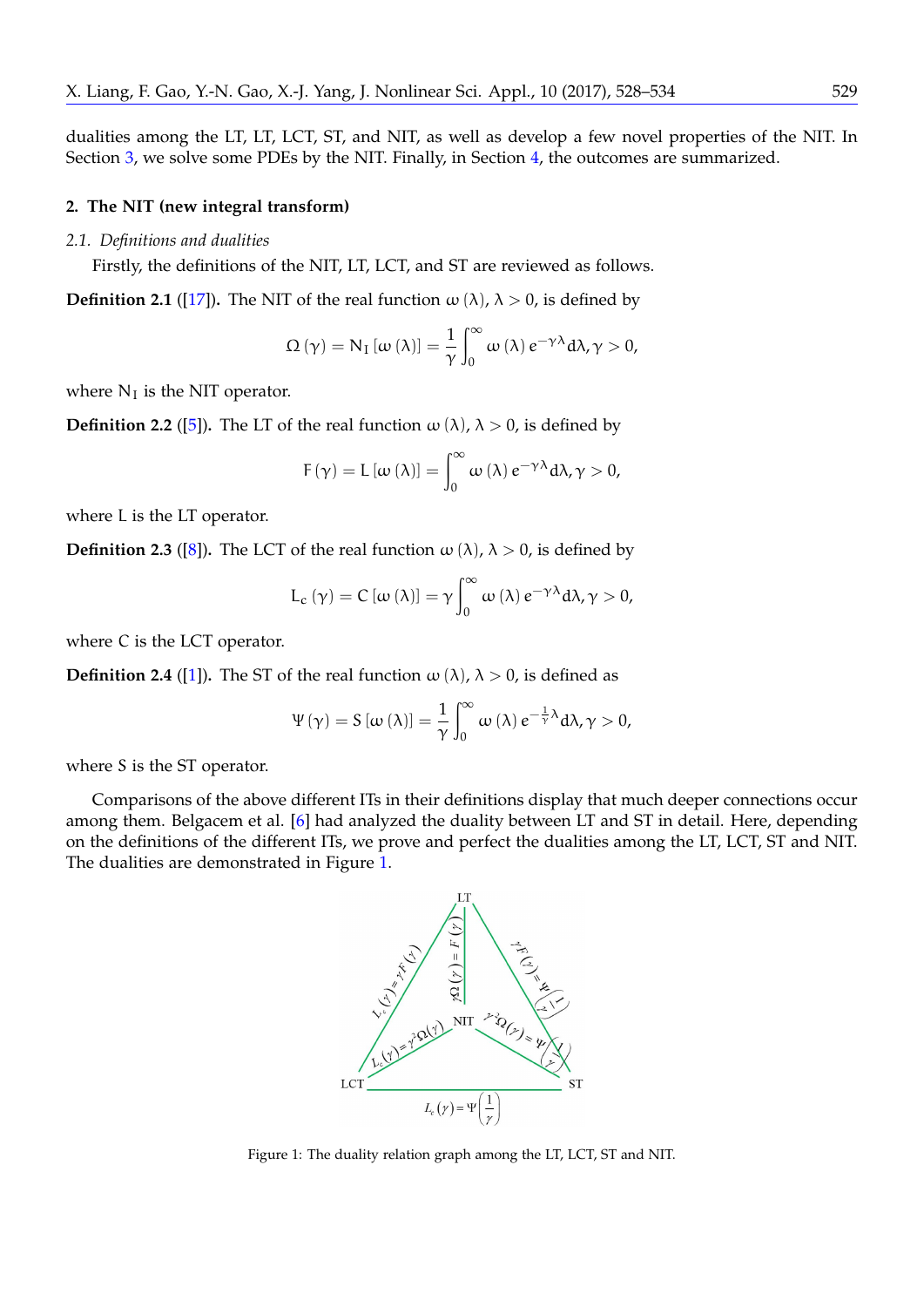A. (The duality of the NIT and LT)

$$
\Omega(\gamma) = N_{I} [\omega(\lambda)] = \frac{1}{\lambda} \int_{0}^{\infty} \omega(\lambda) e^{-\gamma \lambda} d\lambda = \frac{1}{\gamma} F(\gamma), \gamma > 0.
$$
 (2.1)

B. (The duality of the NIT and LCT)

$$
\Omega(\gamma) = N_{I} [\omega(\lambda)] = \frac{1}{\gamma^{2}} \left( \gamma \int_{0}^{\infty} \omega(\lambda) e^{-\gamma \lambda} d\lambda \right) = \frac{1}{\gamma^{2}} L_{c}(\gamma), \gamma > 0.
$$

C. (The duality of the NIT and ST)

$$
\Omega\left(\gamma\right)=N_{I}\left[\omega\left(\lambda\right)\right]=\frac{1}{\gamma^{2}}\left(\gamma\int_{0}^{\infty}\omega\left(\lambda\right)e^{-\gamma\lambda}d\lambda\right)=\frac{1}{\gamma^{2}}\Psi\left(\frac{1}{\gamma}\right),\gamma>0.
$$

As shown in Figure [1,](#page-1-1) the close duality relation may indicate that the NIT is of similar properties to LT, LCT and ST. Also, the NIT may be equivalent in function to the LT, LCT and ST for getting the analytic solutions of the PDEs. Therefore, we next derive some properties of the NIT and calculate several examples of PDEs.

*2.2. The novel properties of the NIT*

(T1): If  $\Omega(\gamma) = N_I [\omega(\lambda)], \gamma > 0, \lambda > 0$ , then we have

<span id="page-2-1"></span>
$$
N_{I}\left[\omega^{(n)}\left(\lambda\right)\right]=\gamma^{n}\Omega\left(\gamma\right)-\gamma^{n-2}\Omega\left(0\right)-\gamma^{n-3}\omega^{(1)}\left(0\right)-\cdots-\omega^{(n-2)}\left(0\right)-\frac{\omega^{(n-1)}\left(0\right)}{\gamma},\qquad(2.2)
$$

where,  $\omega^{(n)}(\lambda)$  is the n-order derivative of  $\omega(\lambda)$ . (T2): If  $\Omega(\gamma) = N_I [\omega(\lambda)], \gamma > 0, \lambda > 0$ , then we obtain

$$
\Omega'\left(\gamma\right)=-\frac{1}{\gamma}N_{I}\left[\omega\left(\lambda\right)\right]-N_{I}\left[\lambda\omega\left(\lambda\right)\right],
$$

where,  $\Omega'(\gamma)$  is the derivative of  $\Omega(\gamma)$ .

(T3): Supposing that  $\omega(\lambda)$ ,  $\lambda > 0$ , is a periodic function with period T ( $\omega(\lambda + T) = \omega(\lambda)$ , (T > 0)), we have

<span id="page-2-2"></span>
$$
N_{I} [\omega (\lambda)] = \frac{1}{\gamma (1 - e^{-\gamma T})} \int_{0}^{T} \omega (\lambda) e^{-\gamma \lambda} d\lambda, \gamma > 0.
$$

(T4): If  $\Omega_1(\gamma)$  =N<sub>I</sub> [ $\omega_1(\lambda)$ ] and  $\Omega_2(\gamma)$  =N<sub>I</sub> [ $\omega_2(\lambda)$ ],  $\gamma > 0$ ,  $\lambda > 0$ , then we have the NIT of convolution [\[12\]](#page-6-10) as follows:

$$
\Omega\left[\omega_{1}\left(\lambda\right)\ast\omega_{2}\left(\lambda\right)\right]=\gamma\Omega_{1}\left(\gamma\right)\times\Omega_{2}\left(\gamma\right),
$$

where

$$
\omega_1(\lambda) * \omega_2(\lambda) = \int_0^{\lambda} \omega_1(\theta) \times \varphi_2(\lambda - \theta) d\theta.
$$

*Proof.*

<span id="page-2-0"></span>(T1):

$$
N_{I} \left[ \omega^{(n)} \left( \lambda \right) \right] = \frac{1}{\gamma} \int_{0}^{\infty} \omega^{(n)} \left( \lambda \right) e^{-\gamma \lambda} d\lambda
$$
  
\n
$$
= \frac{1}{\gamma} \left[ \omega^{(n-1)} \left( \lambda \right) e^{-\gamma \lambda} \right] \Big|_{0}^{\infty} + \gamma N_{I} \left[ \omega^{(n-1)} \left( \lambda \right) \right]
$$
  
\n
$$
= -\frac{\omega^{(n-1)} \left( 0 \right)}{\gamma} + \gamma N_{I} \left[ \omega^{(n-1)} \left( \lambda \right) \right].
$$
\n(2.3)

Noting the recurrence relation in Eq. [\(2.3\)](#page-2-0), we have

$$
N_{I}\left[\omega^{(n)}\left(\lambda\right)\right]=\gamma^{n}\Omega\left(\gamma\right)-\gamma^{n-2}\omega\left(0\right)-\gamma^{n-3}\omega^{(1)}\left(0\right)-\ \cdots-\omega^{(n-2)}\left(0\right)-\frac{\omega^{(n-1)}\left(0\right)}{\gamma}.
$$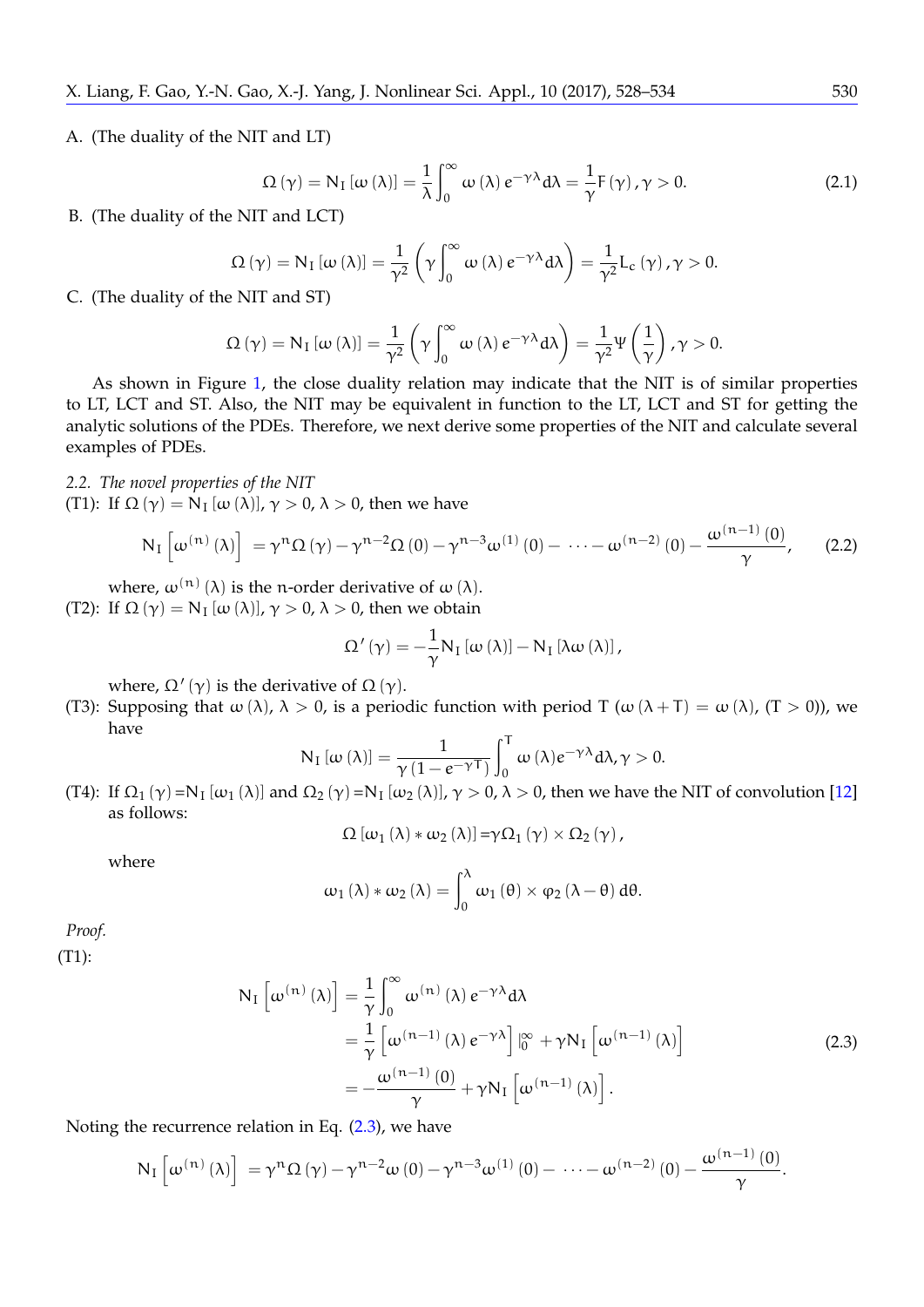(T2): Employing the subsection integration, we have

$$
\Omega'\left(\gamma\right)=\left[\int\limits_{0}^{\infty}\frac{1}{\gamma}\omega\left(\lambda\right)e^{-\gamma\lambda}d\lambda\right]'=-\frac{1}{\gamma}N_{I}\left[\omega\left(\lambda\right)\right]-N_{I}\left[\lambda\omega\left(\lambda\right)\right].
$$

(T3):

$$
N_{I} [\omega (\lambda)] = \frac{1}{\gamma} \int_{0}^{\infty} \omega (\lambda) e^{-\gamma \lambda} d\lambda = \frac{1}{\gamma} \left[ \int_{0}^{T} \omega (\lambda) e^{-\gamma \lambda} d\lambda + \int_{T}^{\infty} \omega (\lambda) e^{-\gamma \lambda} d\lambda \right].
$$

Let  $u = \lambda - T$ . Then, we obtain

$$
\int_{T}^{\infty} \omega(\lambda) e^{-\gamma \lambda} d\lambda = \int_{0}^{\infty} \omega(u) e^{-\gamma(u+T)} du = e^{-\gamma T} \int_{0}^{\infty} \omega(u) e^{-\gamma u} du
$$

and

$$
N_{I} [\omega (\lambda)] = \frac{1}{\gamma} \int_{0}^{\infty} \omega (\lambda) e^{-\gamma \lambda} d\lambda = \frac{1}{\gamma} \left[ \int_{0}^{T} \omega (\lambda) e^{-\gamma \lambda} d\lambda + e^{-\gamma T} \int_{0}^{\infty} \omega (\mu) e^{-\gamma \mu} d\mu \right]
$$

$$
= \frac{1}{\gamma} \int_{0}^{T} \omega (\lambda) e^{-\gamma \lambda} d\lambda + e^{-\gamma T} N_{I} [\omega (\lambda)].
$$

Finally, we have

$$
N_{I} [\omega (\lambda)] = \frac{1}{\gamma (1 - e^{-\gamma T})} \int_{0}^{T} \omega (\lambda) e^{-\gamma \lambda} d\lambda.
$$

(T4):

$$
N_{I} [\omega_{1} (\lambda) * \omega_{2} (\lambda)] = \frac{1}{\gamma} \int_{0}^{\infty} (\omega_{1} (\lambda) * \omega_{2} (\lambda)) e^{-\gamma \lambda} d\lambda = \frac{1}{\gamma} \int_{0}^{\infty} \left[ \int_{0}^{\lambda} \omega_{1} (\theta) \times \omega_{2} (\lambda - \theta) d\theta \right] e^{-\gamma \lambda} d\lambda = \frac{1}{\gamma} \int_{0}^{\infty} \omega_{1} (\theta) \left[ \int_{\theta}^{\infty} \omega_{2} (\lambda - \theta) e^{-\gamma \lambda} d\lambda \right] d\theta.
$$

Let  $u = \lambda - \theta$ . Then, we have

$$
\int\limits_{\theta}^{\infty} \phi_2 \, (\lambda - \theta) e^{-\gamma \lambda} d \lambda = \int\limits_{0}^{\infty} \omega_2 \, (u) e^{-\gamma \, (\theta + u)} d u = \gamma e^{-\gamma \, \theta} \Omega_2 \left( \gamma \right).
$$

Finally, we have

$$
\Omega\left[\omega_{1}\left(\lambda\right)\ast\omega_{2}\left(\lambda\right)\right]=\gamma\Omega_{1}\left(\gamma\right)\times\Omega_{2}\left(\gamma\right).
$$

 $\Box$ 

# <span id="page-3-0"></span>**3. Solving the partial differential equations by the NIT**

<span id="page-3-2"></span>**Example 3.1.** Let us consider the following diffusion equation in a semi-infinite domain [\[10\]](#page-6-11):

<span id="page-3-1"></span>
$$
\frac{\partial \mathfrak{u}(x,t)}{\partial t} = k \frac{\partial^2 \mathfrak{u}(x,t)}{\partial x^2}, \quad x > 0, \quad t > 0,
$$
\n(3.1)

where k is the thermal diffusivity.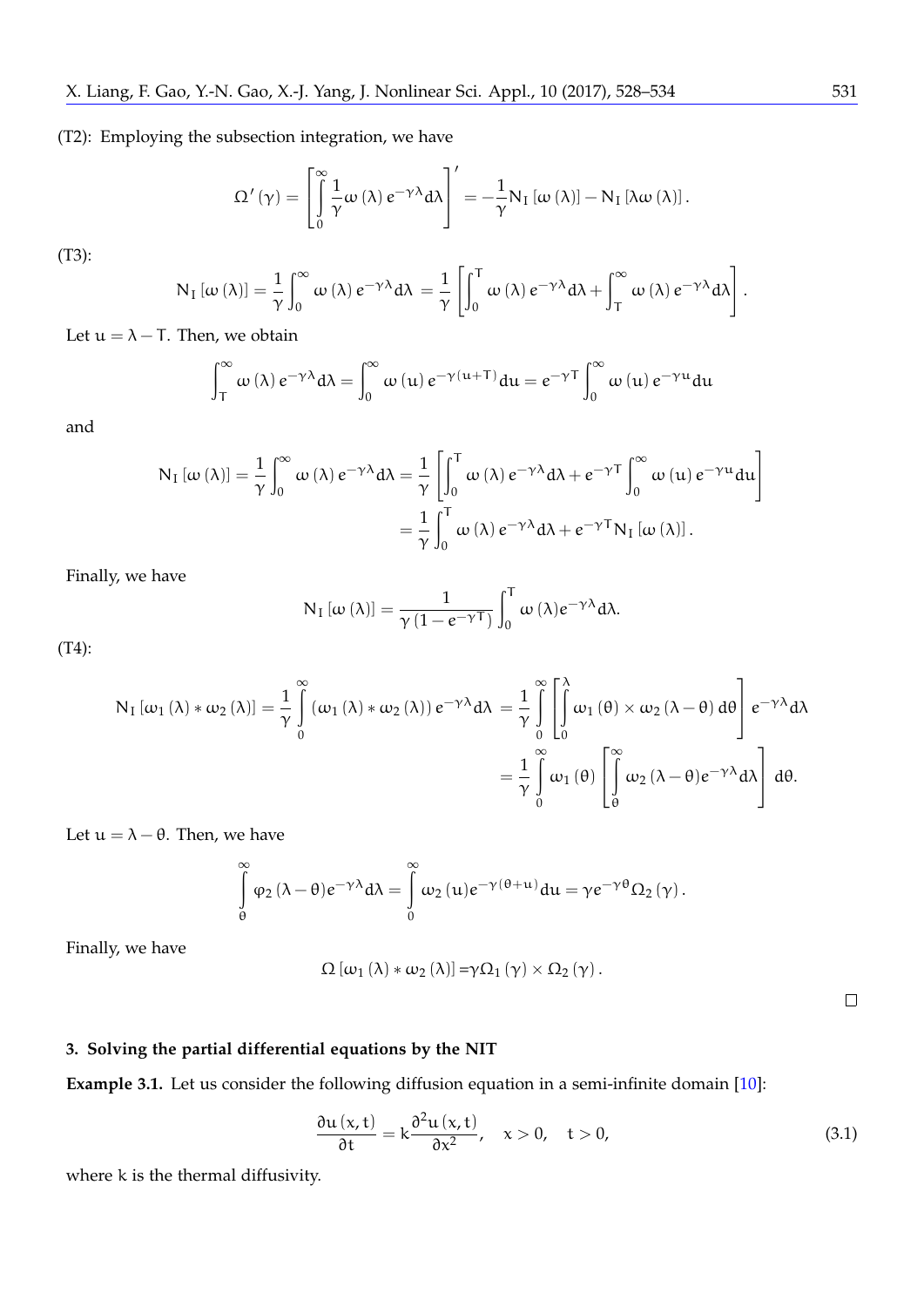The initial-value condition (IC) and boundary-value conditions (BC) are

<span id="page-4-0"></span>
$$
\begin{cases} u(x,0) = 0 & (IC), \\ u(0,t) = c, u(\infty, t) = BV & (BC), \end{cases}
$$
 (3.2)

respectively, where c is a real constant and BV is bounded.

By applying Eq. [\(2.2\)](#page-2-1), when  $n = 1$ , the one-dimensional NIT of Eq. [\(3.1\)](#page-3-1) with respect to t is performed as follows:

<span id="page-4-1"></span>
$$
\mu\Omega\left(x,\gamma\right)-\frac{\mu\left(x,0\right)}{\gamma}=k\Omega^{(2)}\left(x,\gamma\right).
$$
\n(3.3)

Correspondingly, the boundary conditions in Eq. [\(3.2\)](#page-4-0) become

<span id="page-4-3"></span>
$$
\begin{cases}\n\Omega(0,\gamma) = \frac{c}{\gamma^2}, \\
\Omega(\infty,\gamma) = BV.\n\end{cases}
$$
\n(3.4)

Substitution of  $u(x, 0) = 0$  into Eq. [\(3.3\)](#page-4-1) results in

<span id="page-4-2"></span>
$$
\gamma \Omega \left( x, \gamma \right) = k \Omega^{(2)} \left( x, \gamma \right). \tag{3.5}
$$

Then, using the eigenvalues of Eq. [\(3.5\)](#page-4-2) given by  $[14] \pm \sqrt{\gamma/k}$  $[14] \pm \sqrt{\gamma/k}$ , we have

<span id="page-4-5"></span>
$$
\Omega\left(x,\gamma\right) = C_1 e^{\sqrt{\frac{\gamma}{k}}x} + C_2 e^{-\sqrt{\frac{\gamma}{k}}x}.\tag{3.6}
$$

Additionally, considering the boundary conditions [\(3.4\)](#page-4-3), we obtain

<span id="page-4-4"></span>
$$
\begin{cases}\nC_1 + C_2 = \frac{c}{\gamma^2}, \\
C_1 = 0.\n\end{cases}
$$
\n(3.7)

Substituting Eq.  $(3.7)$  into Eq.  $(3.6)$ , we have

<span id="page-4-6"></span>
$$
\Omega\left(x,\gamma\right) = \frac{c}{\gamma^2} e^{-\sqrt{\frac{\gamma}{k}}x}.\tag{3.8}
$$

Furthermore, from the literature [\[7,](#page-6-0) [10\]](#page-6-11), the LT of c  $\times$  erfc  $\left(\chi\left/(2\sqrt{\rm kt}\right)\right)$  with respect to t is as follows:

<span id="page-4-7"></span>
$$
F(\gamma) = L\left[c \times \text{erfc}\left(\frac{x}{2\sqrt{kt}}\right)\right] = \frac{c}{\gamma} e^{-\sqrt{\frac{\gamma}{k}}x},
$$

where the complementary error function is [\[7\]](#page-6-0):

$$
\text{erfc}\left(x\right) = 1 - \frac{2}{\sqrt{\pi}} \int_0^\infty e^{-t^2} dt.
$$

Using the duality of the NIT and LT in Eq. [\(2.1\)](#page-1-2), the NIT of  $c \times \text{erfc}\left(\chi \left/ \left(2 \sqrt{\text{kt}}\right)\right)\right)$  is obtained:

$$
\Omega(\gamma) = N_{I} \left[ c \times \text{erfc}\left(\frac{x}{2\sqrt{kt}}\right) \right] = \frac{1}{\gamma} F(\gamma) = \frac{c}{\gamma^{2}} e^{-\sqrt{\frac{\gamma}{k}} x}.
$$

Finally, we calculate the inverse NIT for Eq. [\(3.8\)](#page-4-6) with respect to t and obtain:

$$
u(x,t) = c \times \text{erfc}\left(\frac{x}{2\sqrt{kt}}\right). \tag{3.9}
$$

Eq. [\(3.9\)](#page-4-7) is the same as the solution of diffusion equation by employing the LT in [\[10\]](#page-6-11) with special initial and boundary conditions.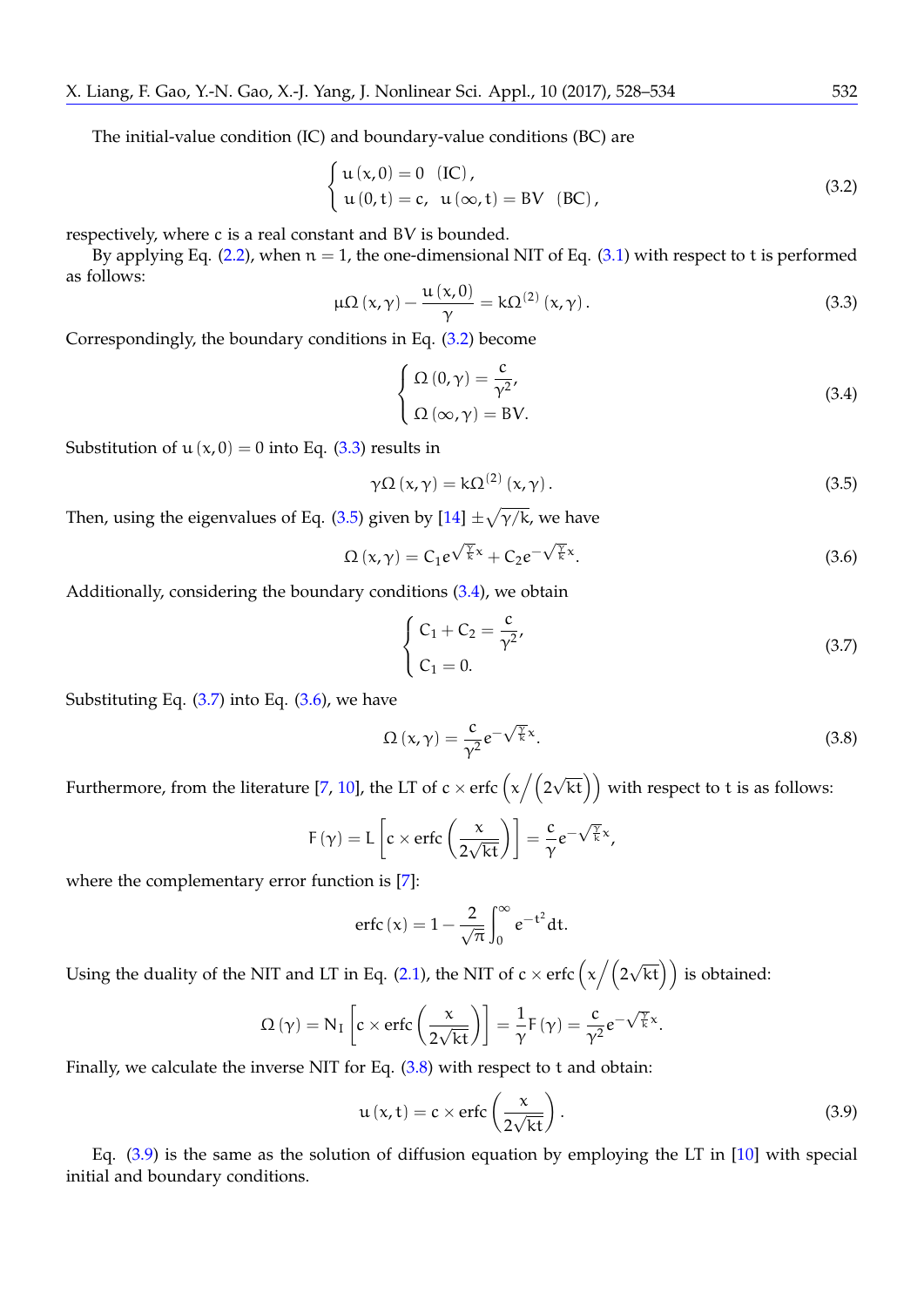<span id="page-5-10"></span>**Example 3.2.** Let us solve the following equation with an initial value:

<span id="page-5-6"></span>
$$
\frac{\partial \mathfrak{u}\left(x,t\right)}{\partial x} = 2 \frac{\partial \mathfrak{u}\left(x,t\right)}{\partial t} + \mathfrak{u},\tag{3.10}
$$

where,  $x > 0$ ,  $t > 0$ , and  $u(x, t)$  is bounded.

The IC is

<span id="page-5-7"></span>
$$
\mathfrak{u}\left( x,0\right) =6e^{-3x}.
$$

Taking the NIT of Eq. [\(3.10\)](#page-5-6) with respect to t, we obtain the ordinary differential equation

$$
\Omega'(x,\gamma) - (2\gamma + 1)\Omega(x,\gamma) = -\frac{12}{\gamma}e^{-3x}.\tag{3.11}
$$

Applying the integral factor (IF) method, we have the solution of Eq. [\(3.11\)](#page-5-7):

<span id="page-5-8"></span>
$$
\Omega(x,\gamma) = \frac{6}{\gamma(\gamma+2)}e^{-3x} + Ce^{(2\gamma+1)x},
$$
\n(3.12)

where, the IF is  $e^{-(2\mu+1)x}$ .

Because  $Ω(x, γ)$  is bounded, C is 0.

Computing the inverse NIT of Eq. [\(3.12\)](#page-5-8), we have

<span id="page-5-9"></span>
$$
u(x,t) = 6e^{-2t} \times e^{-3x} = 6e^{-2t-3x}.
$$
 (3.13)

Eq. [\(3.13\)](#page-5-9), by contrast, has same result by ST method in literature [\[16\]](#page-6-13). From Examples [3.1](#page-3-2) and [3.2,](#page-5-10) we can see that the NIT is efficient to solve partial differential equations like LT or ST.

#### <span id="page-5-3"></span>**4. Conclusions**

In this work, we graphically illustrated the dualities among the LT,LCT, ST, and NIT. The close duality relations indicate that the NIT may be similar in properties to LT, LCT, and ST, as well as be equivalent in function to get the analytic solution of the PDEs. Derivations of several properties for the NIT and the examples of PDEs support the above conclusions. The NIT, as a new integral transform, can be applied to solve many partial differential equations like LT, LCT, or ST effectively.

## **Acknowledgment**

This work is financially supported by the National Natural Science Foundation of China (No. 51404250), and the State Key Research Development Program of the People's Republic of China (Grant No. 2016YFC0600705), the Priority Academic Program Development of the Jiangsu Higher Education Institutions (PAPD2014) and Sichuan Sci-Technology Support Program (2012FZ0124).

## **References**

- <span id="page-5-5"></span>[1] M. A. Asiru, *Sumudu transform and the solution of integral equations of convolution type*, Internat. J. Math. Ed. Sci. Tech., **32** (2001), 906–910. [2.4](#page-1-3)
- <span id="page-5-1"></span>[2] A. Atangana, *Extension of the Sumudu homotopy perturbation method to an attractor for one-dimensional Keller-Segel equations*, Appl. Math. Model., **39** (2015), 2909–2916. [1](#page-0-0)
- <span id="page-5-2"></span>[3] A. Atangana, *On the new fractional derivative and application to nonlinear Fisher's reaction-diffusion equation*, Appl. Math. Comput., **273** (2016), 948–956. [1](#page-0-0)
- <span id="page-5-0"></span>[4] A. Atangana, D. Baleanu, *Modelling the advancement of the impurities and the melted oxygen concentration within the scope of fractional calculus*, Int. J. Nonlin. Mech., **67** (2014), 20–27. [1](#page-0-0)
- <span id="page-5-4"></span>[5] R. J. Beerends, H. G. ter Morsche, J. C. van den Berg, E. M. van de Vrie, *Fourier and Laplace transforms*, Translated from the 1992 Dutch edition by Beerends, Cambridge University Press, Cambridge, (2003). [2.2](#page-1-4)